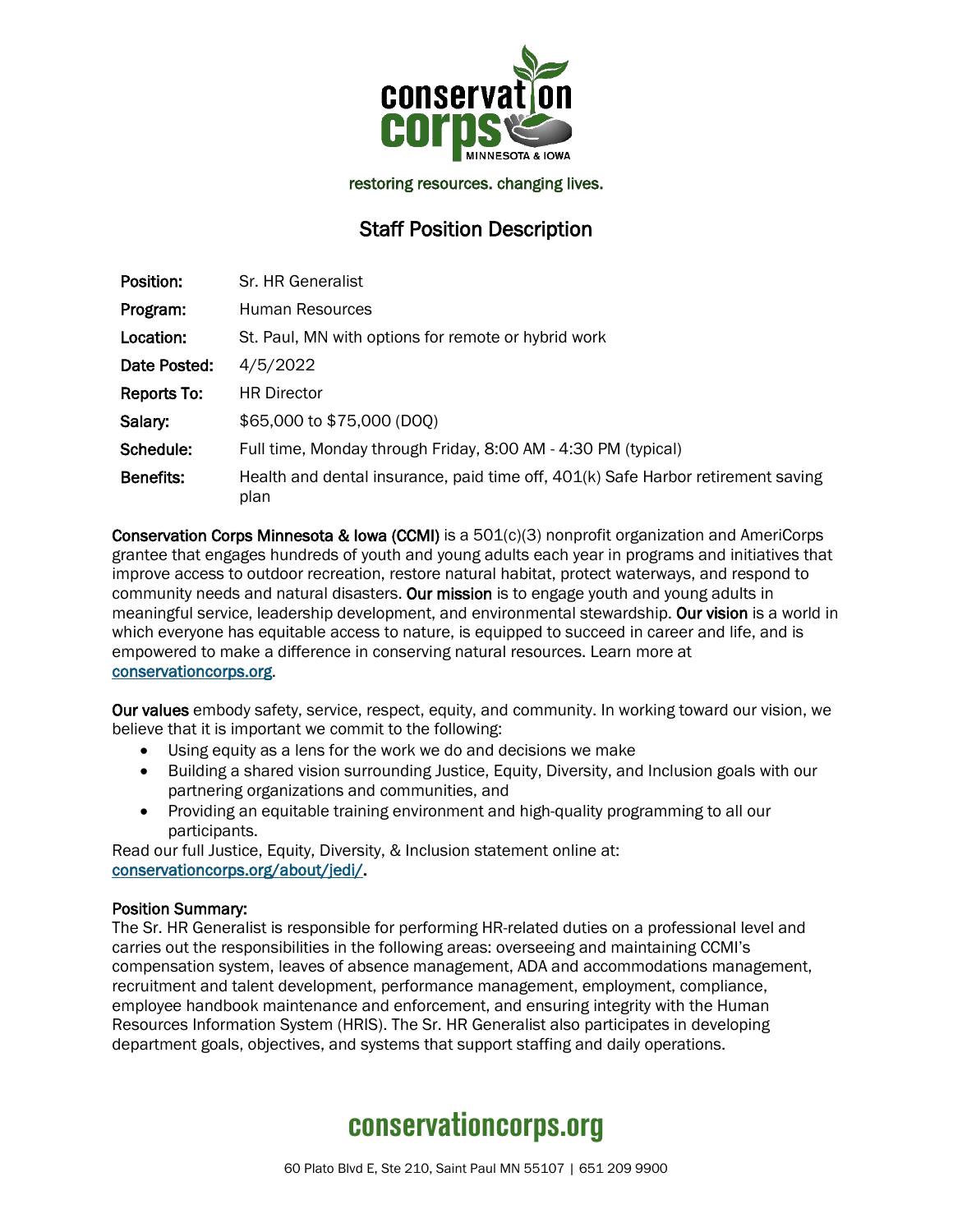### Key Responsibilities:

- Assist in developing and implementing human resource policies and procedures. Advise supervisory staff on policy interpretation and "best practices."
- Create and implement an on-boarding experience, ensuring all new staff and board members are familiar with Corps culture, policies, and procedures.
- Administer the organization's performance management system. Coordinate and ensure performance review process is cohesive and completed in a timely manner.
- Track benefit compliance, enrollment, and use, including the creation of yearly total compensation statements for each staff member.
- Work to standardize staff position descriptions and oversee ongoing review process.
- Review and update staff handbook and manual on an annual basis.
- Administer staff retention initiatives, including professional development fund policy management and utilization.
- Develop and implement staff training initiatives. Facilitate soft-skills and management trainings to ensure a healthy workplace culture.
- Provide support to employees in various HR-related topics such as leaves and compensation and seek to resolve any issues that may arise.
- Promote HR programs to create an efficient workplace environment with well disseminated and transparent HR policies and procedures.
- Gather and analyze data with useful HR metrics to present to leadership and other key stakeholders.
- Administer the organization's leave of absence programs (ADA, FMLA, LTD, etc.), ensuring staff are enrolled accurately and in a timely manner.
- Ensure FLSA compliance and employee and labor regulations are aligned with Affirmative Action Plan Goals.
- Co-develop and maintain a comprehensive process to ensure the hiring needs of each program are met. Ensure EEO Compliance.
- Coordinate with the Recruitment Manager to assess human resources needs and bring selected candidates into the organization for AmeriCorps program, youth program, and fulltime staff positions.
- Participate in HR department projects, teams, assigned areas of expertise and provide backup of HR staff.
- Facilitate the interface between HR JEDI and DEI initiatives and implementation within the organization to foster a diverse and inclusive culture.

### Qualifications:

- Bachelor's degree and at least 5 years of HR experience required
- Must have demonstrated supervisory experience to oversee HR staff and projects
- Working knowledge of compliance and employment/labor laws
- Experience with HRIS, Applicant Tracking, Time and Labor, and CRM systems
- Excellent communication, problem-solving, and people skills
- SHRM-CP, SHRM-SCP, or similar certification preferred

#### Effective 1/4/2022, CCMI requires all employees and AmeriCorps members to be fully vaccinated for COVID-19 OR provide a weekly COVID-19 test.

*While this position description describes the general nature and level of work being performed, it is not an exhaustive list of all responsibilities, duties and skills required. All positions at CCMI may require duties outside of normal responsibilities.*

# **conservationcorps.org**